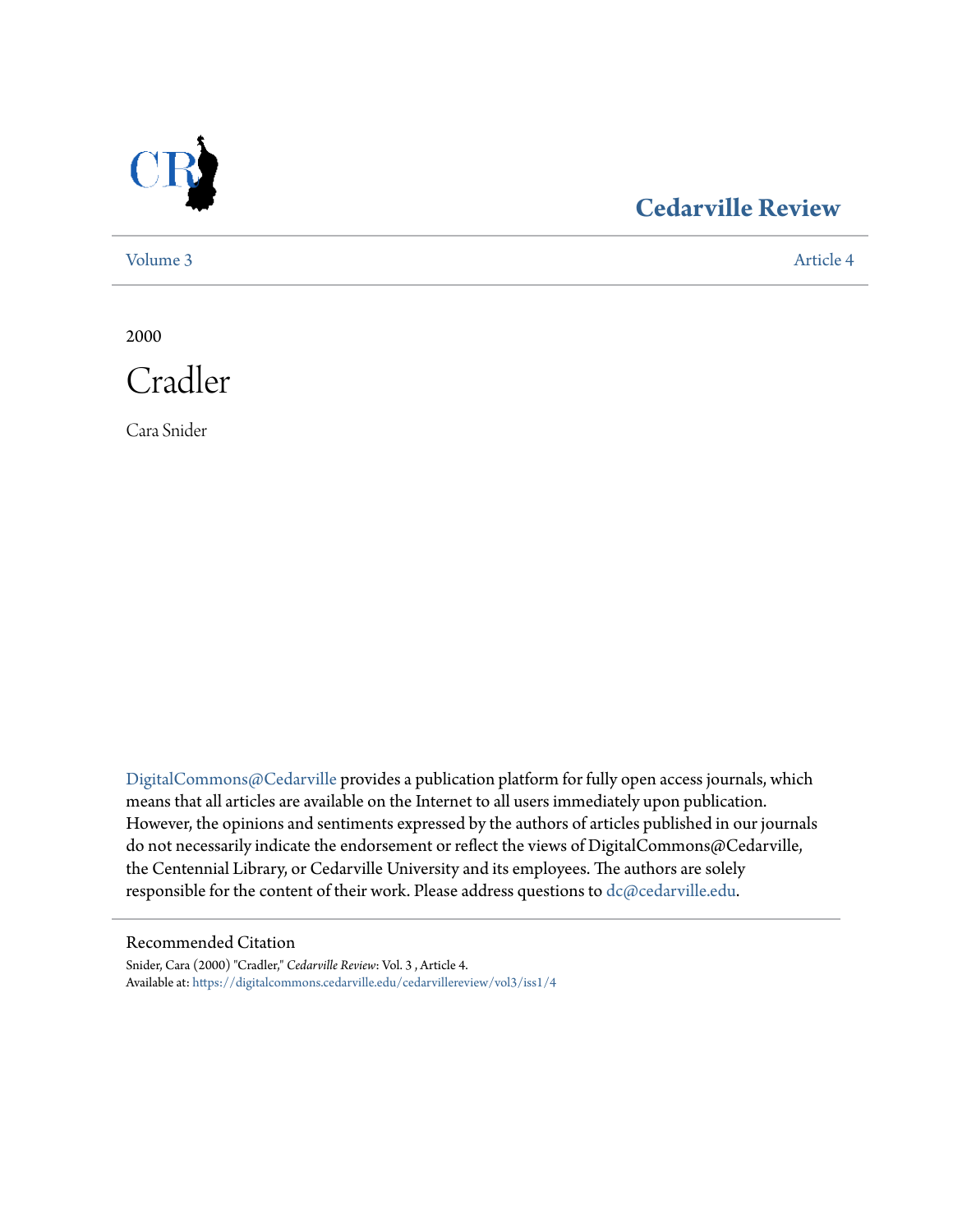## Cradler

Browse the contents of [this issue](https://digitalcommons.cedarville.edu/cedarvillereview/vol3/iss1) of *Cedarville Review*.

#### **Keywords**

Essay

# **Creative Commons License**

This work is licensed under a [Creative Commons Attribution-Noncommercial-No Derivative Works 4.0](http://creativecommons.org/licenses/by-nc-nd/4.0/) [License.](http://creativecommons.org/licenses/by-nc-nd/4.0/)

Follow this and additional works at: [https://digitalcommons.cedarville.edu/cedarvillereview](https://digitalcommons.cedarville.edu/cedarvillereview?utm_source=digitalcommons.cedarville.edu%2Fcedarvillereview%2Fvol3%2Fiss1%2F4&utm_medium=PDF&utm_campaign=PDFCoverPages)



Part of the <u>[Creative Writing Commons](http://network.bepress.com/hgg/discipline/574?utm_source=digitalcommons.cedarville.edu%2Fcedarvillereview%2Fvol3%2Fiss1%2F4&utm_medium=PDF&utm_campaign=PDFCoverPages)</u>

This essay is available in Cedarville Review: [https://digitalcommons.cedarville.edu/cedarvillereview/vol3/iss1/4](https://digitalcommons.cedarville.edu/cedarvillereview/vol3/iss1/4?utm_source=digitalcommons.cedarville.edu%2Fcedarvillereview%2Fvol3%2Fiss1%2F4&utm_medium=PDF&utm_campaign=PDFCoverPages)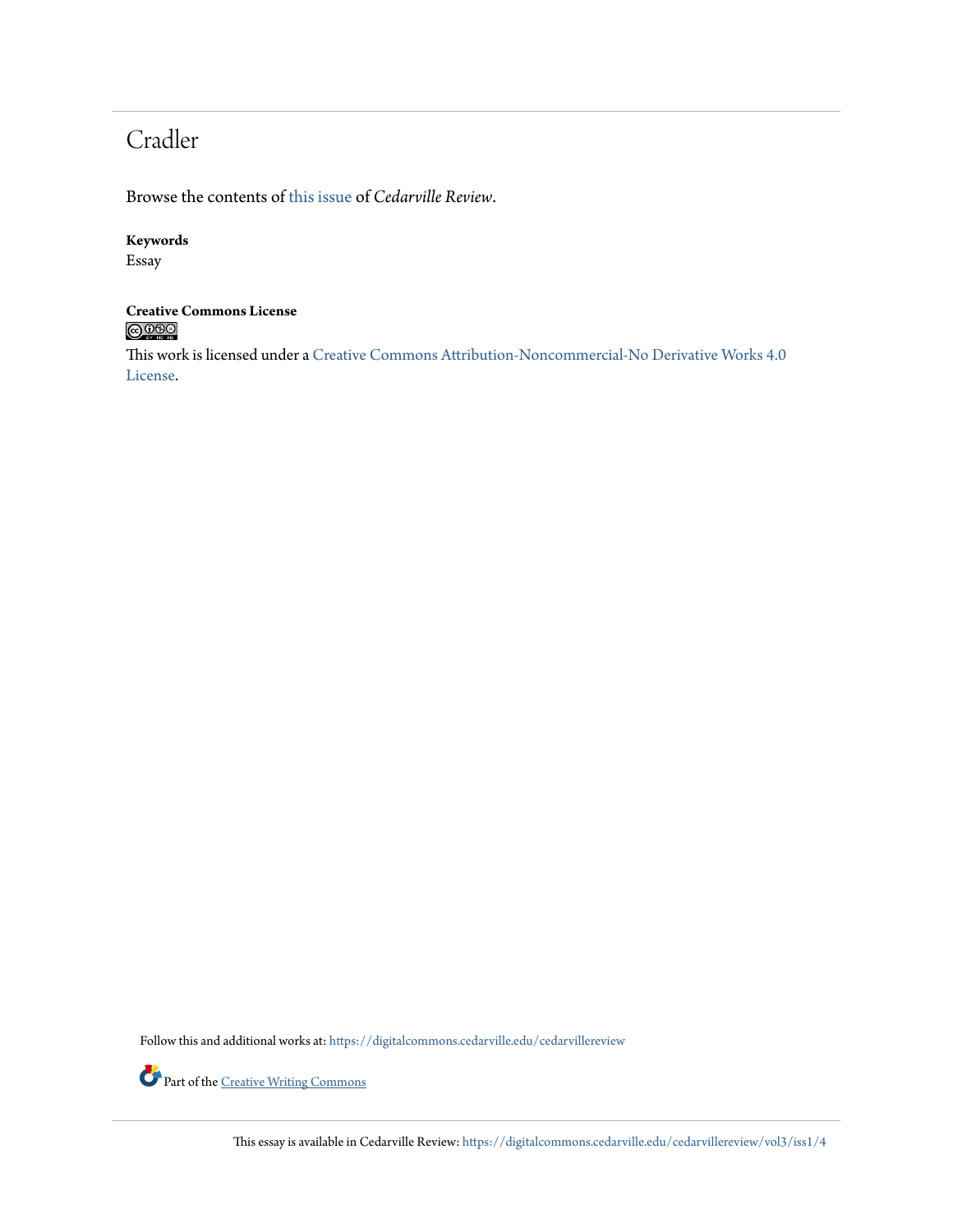## Cradler

<sup>~</sup>Cara Snider

When I was a child, he was a white-haired mystery. The man who lived on the comer The one who smoked cigars and never let his car sit out in the rain. His full name was Curtis Cradler, but he was known by the entire neighborhood as just "Cradler." I never really spoke to him until I was about twelve, and even that was a meeting by chance. My mom had asked me to take a plastic container of homemade vegetable soup up to him because, after all, it was cold outside and she was sure that he hadn't had a decent meal since his wife died five years earlier.

He had a difficult life, and although I don't know the whole story, I know that his only son and his daughter-in-law were killed in an automobile accident while traveling home for Christmas. And now that his wife had died too, he spent his days alone in the musty brick rancher on the comer of Hamilton and Seventh.

I was told that he was crabby. Very eccentric. But that night I delivered his vegetable soup I saw him as someone who was very lonely, with blue eyes the color of a stormy October sky- eyes that met me with a combination of suspicion and relief. Veiny, age-stained hands opened the soup container eagerly and gratefully. There were moments of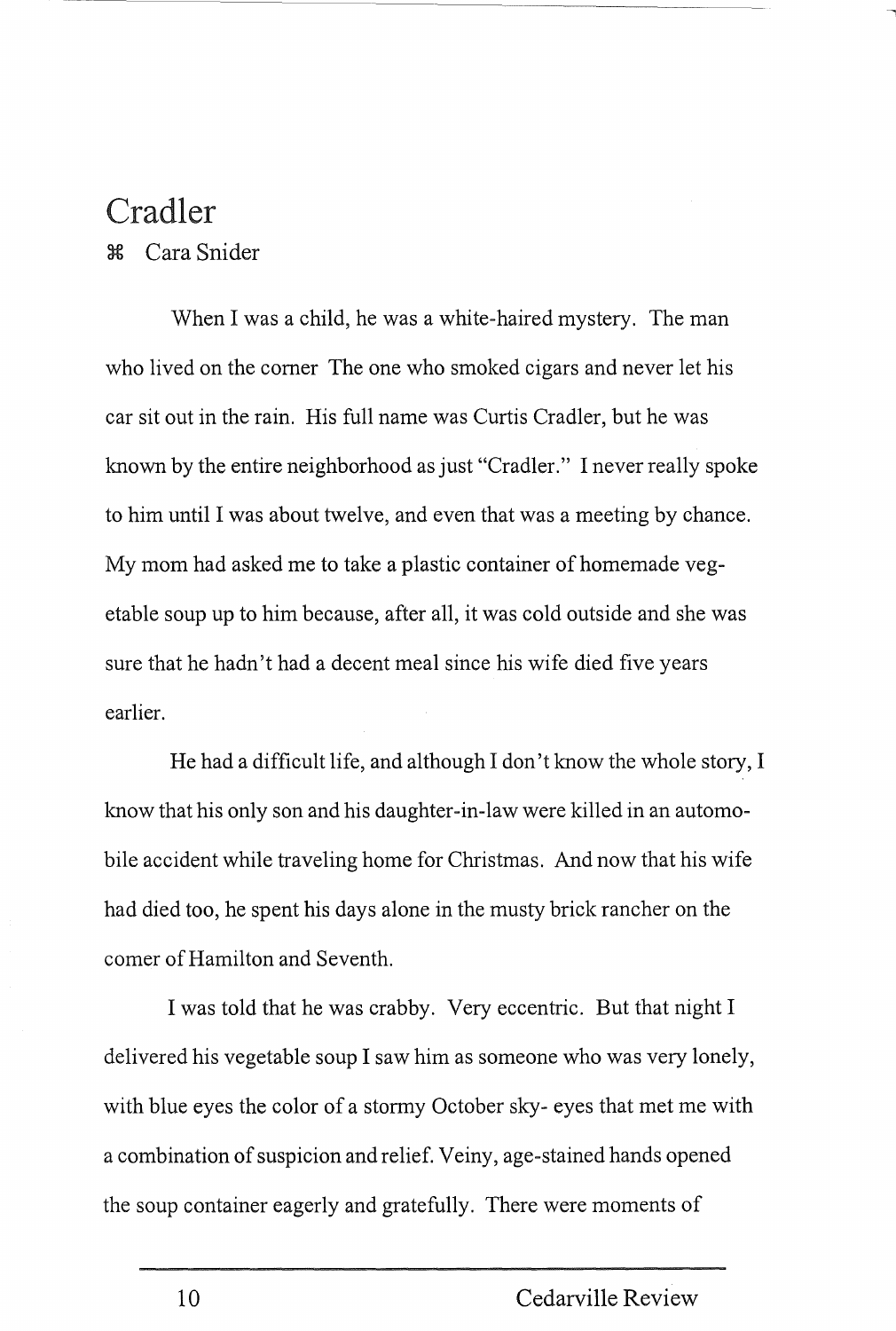through the intimidating threshold. As a naive child, I figured I could visit him from time to time. Help him out when he needed it. I remember how, for years after that, I raked the leaves from his two maple trees in the fall, shoveled his driveway in the winter, helped him dig out his white Buick, even though he wouldn't drive it

He received Meals on Wheels three times a week, and chicken noodle soup and carved turkey with mashed potatoes from my family. And somehow in the course of a year or so, I stopped by his house almost daily to see how he was doing, to check up on him, aquaint myself with the Mystery. Often my questions were met with a harsh grunt or a shrug of his shoulders, but sometimes he did talk. Sometimes we had lengthy conversations, usually about the weather or our opinions of President Bush. I remember how he would sit back in his ragged blue armchair, sigh, adjust his gold-rimmed eyeglasses, and then speak slowly as if planning out each word. He had a gruff voice and often complained about the state of things. We didn't need to send troops to Iraq. Why was his social security check so small? How could the Redskins possibly lose to the Raiders? Somehow though, I think he was just glad that someone was taking the time to listen to him, and on those days, he talked endlessly.

I never thought about it much then, but looking back I find it strange that I visited an old next-door neighbor everyday, after dinner and before homework, or in the middle of summer nights when the rest of the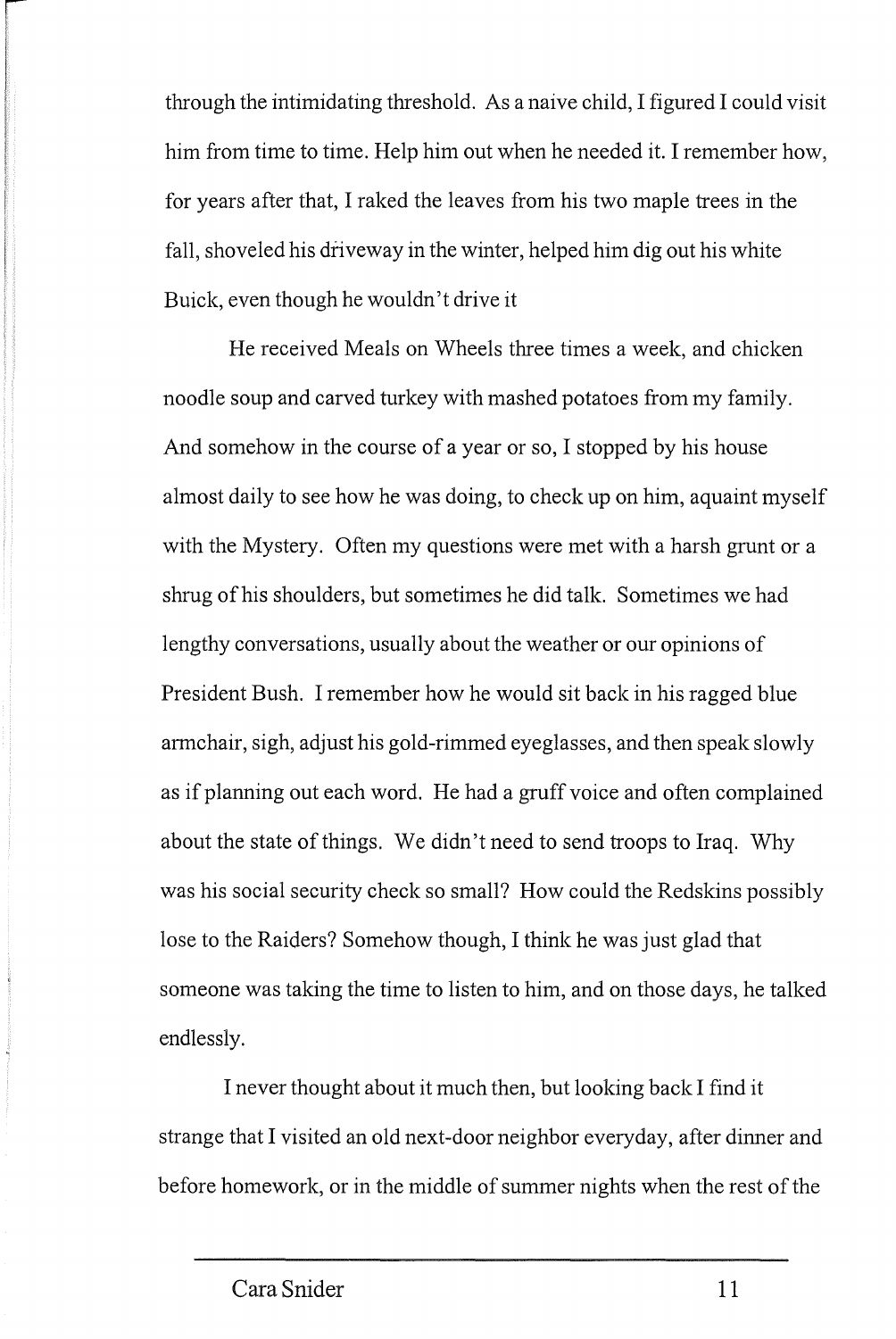town read their newspapers on their clean, white porches. But I did, and then it seemed as natural to me as eating pizza on Friday nights. I remember how I used to go up to his house almost every night in the summertime and watch Orioles games with him. He told me that I could just let myself in the back screen door, since he wouldn't hear the doorbell, but he never heard me come in either, so as I approached the living room, I would call out to him, letting him know I was there. I called him Mr. Cradler when I spoke to him, just Cradler any other time. He never could remember my name, and often referred to me as "the Snider girl." I remember how his house smelled of cigar smoke. It made my nose bum every time, that woodsy, spicy scent that reminded me of singed leaves and the ashen stench of cheap cigarettes. His kitchen wallpaper was a dark orange and gold pattern, probably left on the walls since the '60 's, and he always had his windows and doors open to let in the cool night air. I remember feeling that breeze against my face as I came into the living room nearly every evening

The television volume was always turned up extremely high, announcing the pitcher's name and stats to all the neighborhood. I can still see him sitting in that armchair, wearing his usual white T-shirt and tan twill pants. In some ways his position in that chair was as much a fixture of the house as the Kenmore stove or the brick fireplace. I always sat on the tattered couch across from him. It gave me a great vantagepoint-I could see the baseball game and observe him at the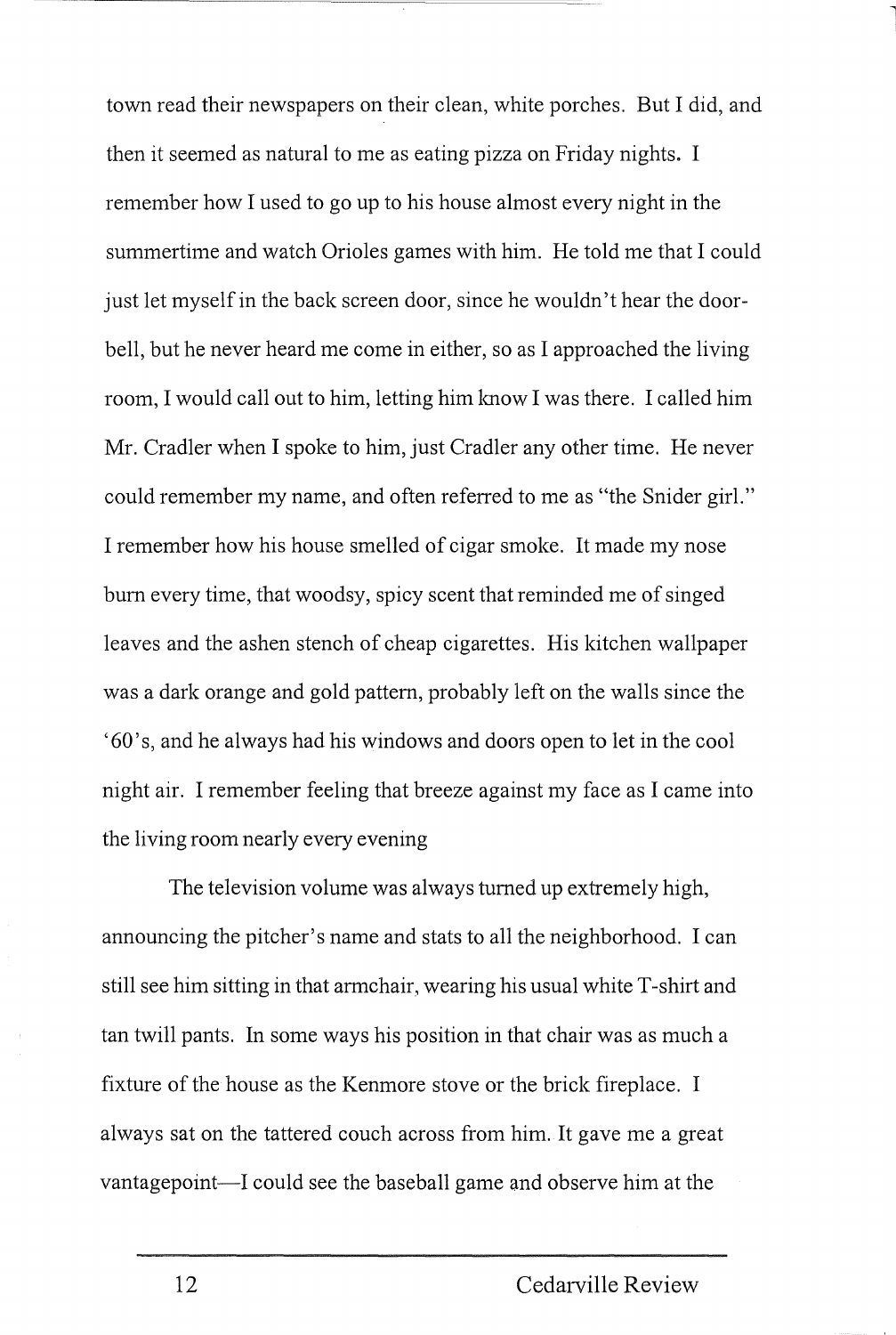vantagepoint—I could see the baseball game and observe him at the same time. Often I watched him more than the ball game, making sure I knew the score at the end, though, so I could announce it to my dad when I went home. But I was most intrigued with the mysterious man that sat before me. I wondered about his past and how he met his wife. I wondered about the flower garden that was planted in the back yard, the one his wife planted and took care of year after year. The one he tried to maintain on his own.

I wondered about his childhood. I wondered if he played baseball when he was younger. I asked questions sometimes, but he was most content to just sit there and speculate about Ripken's next at-bat. I was painfully aware of the fact that I only witnessed a small fragment of his life, that there was so much I didn't know. So much I would never know. More beneath the surface and beyond the barriers. I wondered if I was one of the only people who tried to penetrate the walls he put up, and on those lazy summer evenings, when the sky was streaked with pink and we talked about the young rookies warming up in the bullpen, I wondered if there were any walls at all.

I remember that his movements were slow and standing up was a chore. Sometimes it took him several tries to stand up, but he never complained about that. He used to offer to get me a Coke and I'd say yes. Walking to the dim kitchen, he bent his arms and held them out stiffly on either side of him, as if bracing himself and carefully balancing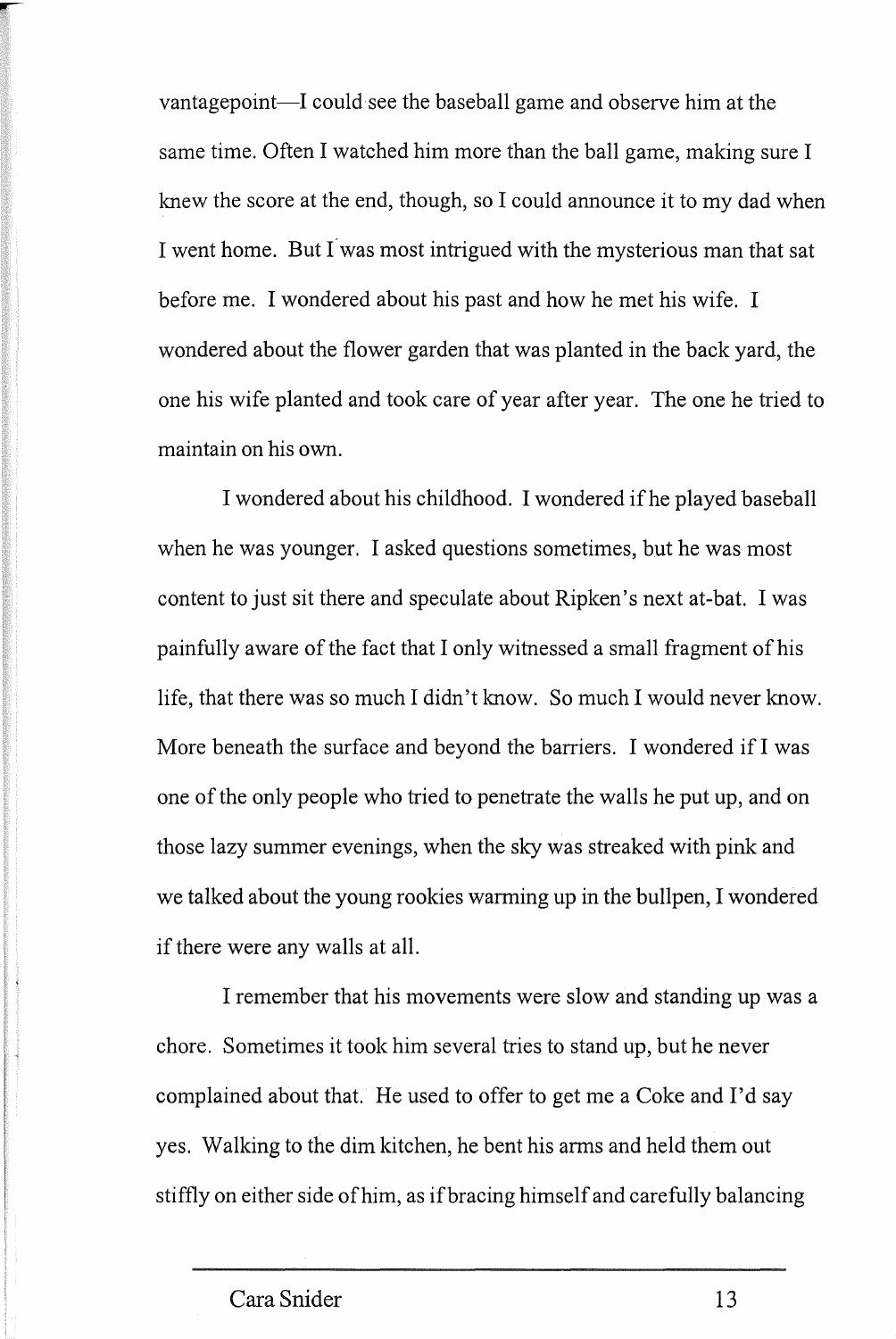like a man I once saw when I was five years old, walking on a tightrope at a sawdust-strewn circus. Even though I could have gotten the Cokes quicker, I think he was proud of himself that he could do it. I think he wanted to make me feel like his guest, not his babysitter, and it worked, because those sodas always tasted sweeter and more refreshing than any others.

I remember how he would occasionally yell at the sportscaster if they talked to fans in the stadium and took their camera off the game for too long. He hated that. There was one particular announcer he couldn't stand- I think his name was Jim something or other. He called him a "fathead" and to this day, when I see Jim covering an Orioles game, I think of Mr. Cradler shaking his head and muttering at the TV screen. I recall how he scoffed at the commercials too, and once he told me, after a commercial for Desenex athlete's foot spray that putting Borax in your shoes does the same thing. "It's a lot cheaper too," he'd say.

He was rough around the edges and his drawn face often went unshaved for a day or so. His house was always kept in meticulous order and he always put four ice cubes in every glass of Coke or water. He was grateful for the dinners my mom sent up to him and although he decided not to go with us to church on Christmas, he thanked us for the offer and said maybe next time. I remember thinking that he wasn't nearly as crabby as everyone said. That was just their defense, their excuse, their reason for just saying hello in passing and not taking time to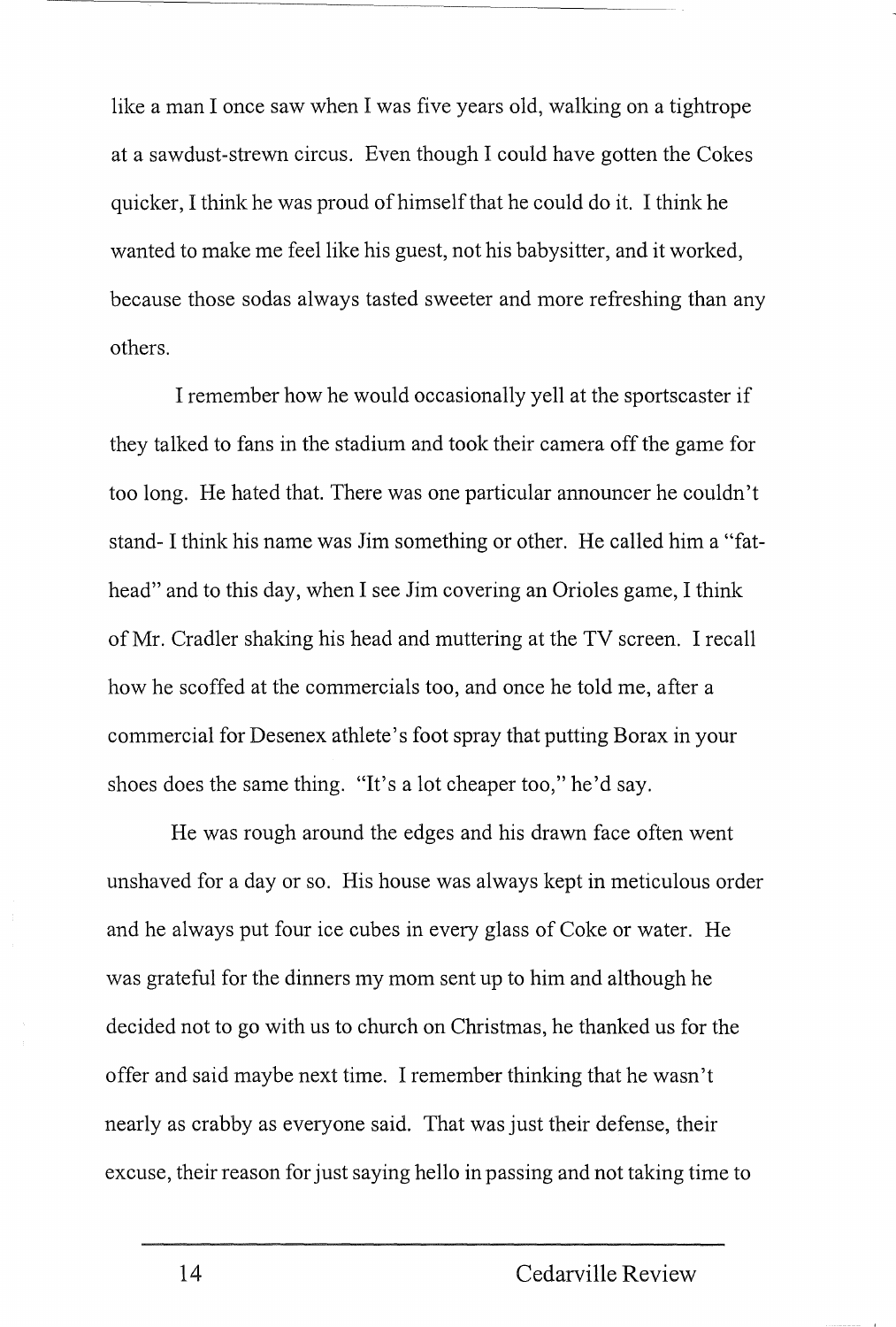really get to know him.

I remember distinctly one October day. My dad had just picked me up from school and as we were getting out of the car, we heard someone yell my dad's name. It was Mr. Cradler. He had lost his balance while taking out the trash and was now lying between his car and the house, not visible from the street. He said he was okay, but was noticeably shaken, not nearly as composed as he usually was, and he had a frightened look on his face that reminded me of a lost child I once saw at Martin's grocery store. It took us a while for my dad and I to help him up and he was very weak on his feet. He had been lying there for hours, unable to get up on his own. I, of course, was scared to death because in the past his frailty was just part of who he was, and now it seemed as though it was a force against him. A monster that had knocked him flat and whipped him with the bitter October air. I had never thought of him as being so helpless and the reality startled me.

He went downhill fast. The days past by unnoticed, and before I knew it, he wasn't able to take care of himself and he couldn't live alone anymore. That autumn he moved into a nursing home about an hour away, a clean but dimly lit place that seemed too sterile and lacked the familiar sounds of baseball and the honeysuckle-scented breeze that used to fill his house. I wrote often and even visited him once, finding him in a wheelchair in the hallway, an afghan over his lap, his white hair thinner, and his eyes squinting against the bright fluorescent lights. I think he got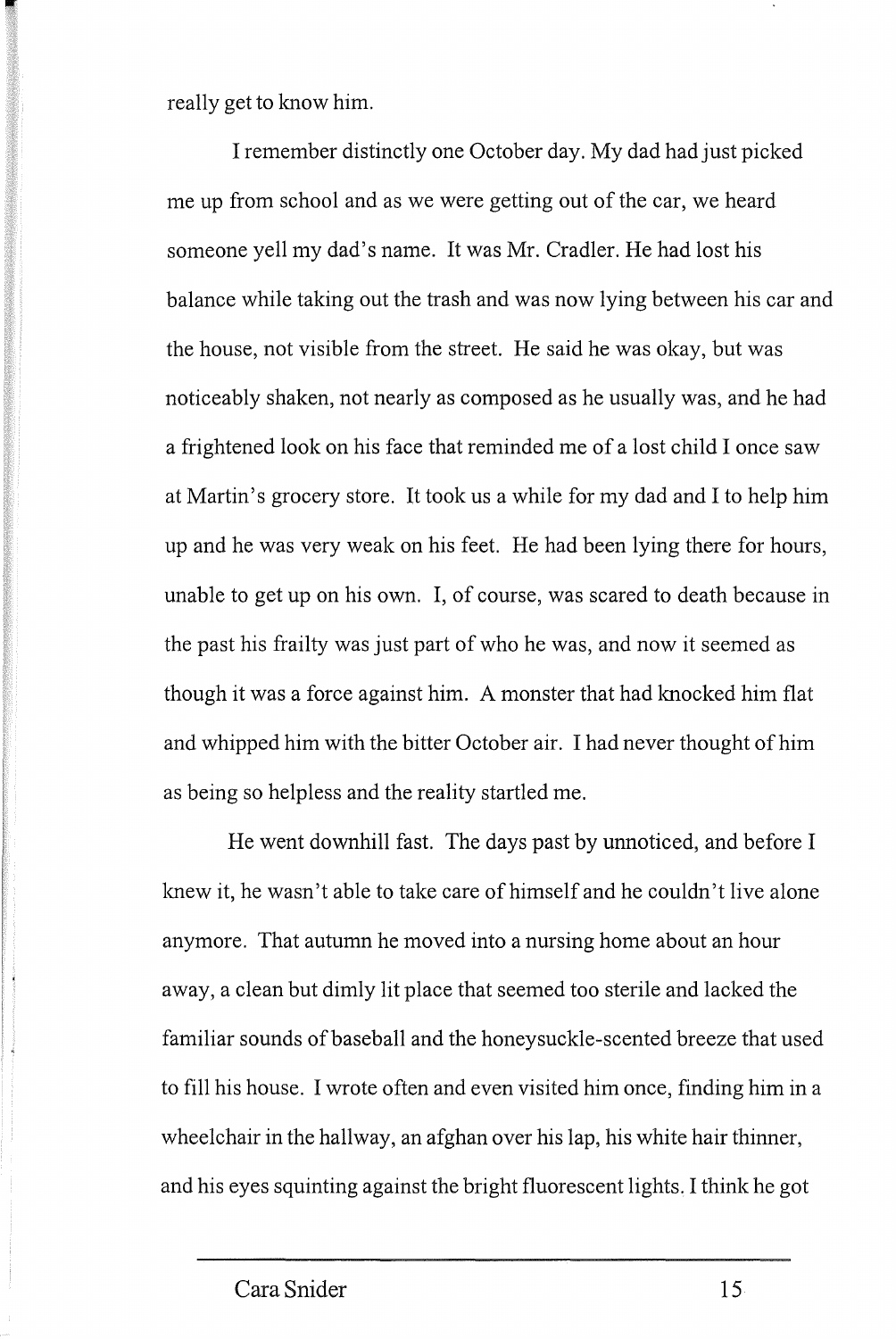worse because he was out of his home, his shell. Vulnerable and wilted like a transplanted fem or ivy. His mind was cloudy and he didn't remember me, and the mug I had brought to give him as a Christmas gift seemed obsolete, ridiculous. He thought I was someone else, probably one of those faceless, nameless people in his past. The ones I wondered about on balmy August evenings while we watched baseball. It hurt that he didn't remember me. In fact, it was harder for me to take than I would admit to anyone and even my parents didn't know that I was upset, at least not to my lmowledge. There was so much I didn't know about him, so much I wanted to know. He had become my friend, somewhere along the line.

I remember that I cried the day he died. That day now seems like a distant memory and is more vague in my mind than the nights we spent drinking Coke in the cigar scented living room. He had ceased to be a mystery to me and I felt that somehow I understood him. At least the parts he allowed me to understand. I felt privileged that he allowed me into his world and I regretted that I did not get to know him sooner. I could have learned so much more...

A few months after he passed away, his things were auctioned at a public sale. He had no immediate relatives, no one to want the kitchen table where he had eaten all his meals. No one to keep his black and white photos. No one to see the treasure in his old dishes, lamps and silverware. I can still hear the auctioneer calling out bids across the